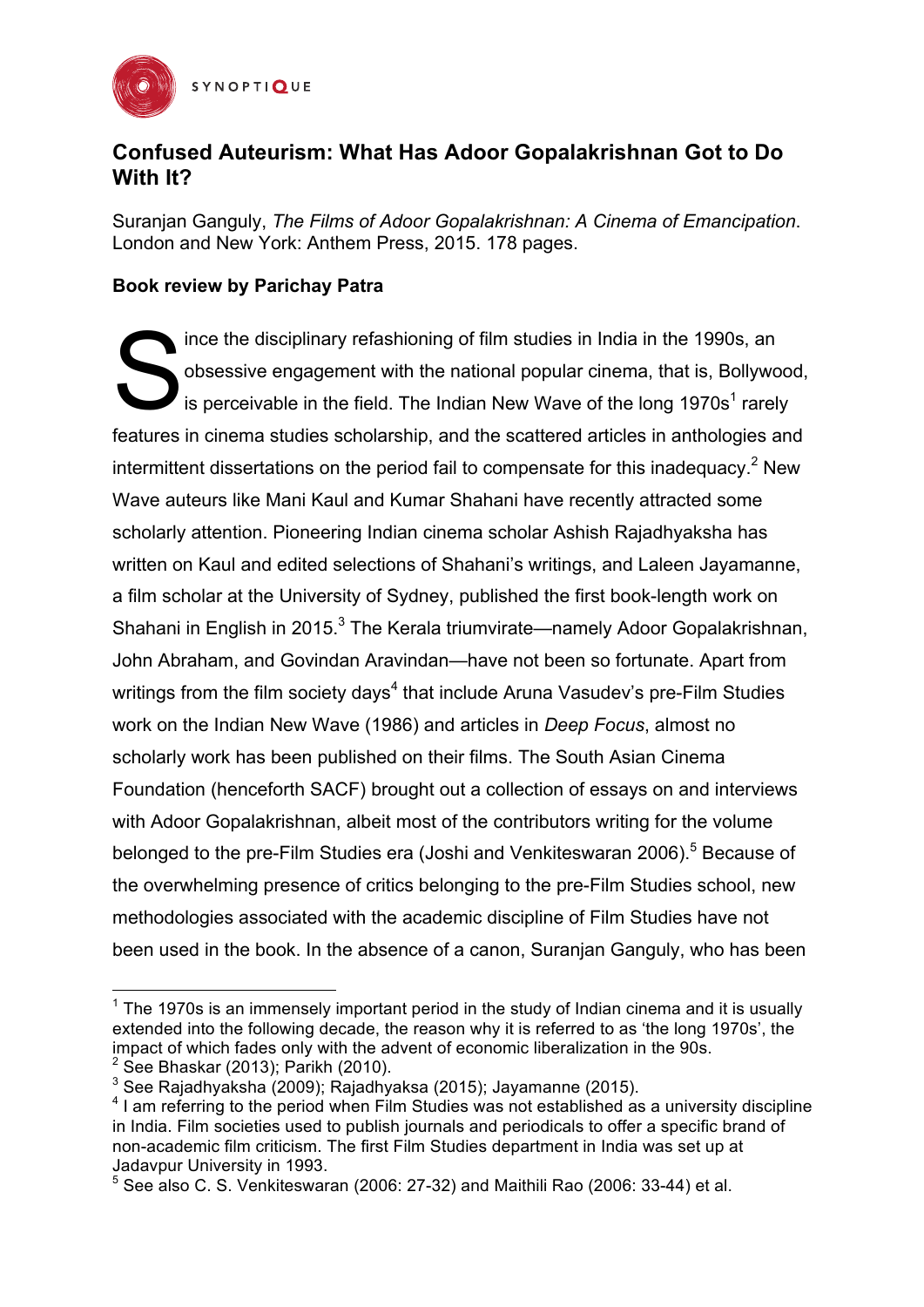writing on Gopalakrishnan and his cinema for a considerable period of time (Ganguly 2008; Ganguly 2013), and who also contributed to the SACF volume (Ganguly 2006: 9-26), has come up with this rather unambitious monograph, the primary purpose of which is to introduce Adoor Gopalakrishnan to the West, or, more specifically, to the United States, where he resides and teaches European and Asian cinemas.

What is intriguing about the monograph is Ganguly's reliance on newspaper sources, scattered interviews published in not-so-well-known journals and film magazines as his research materials, as well as his insistence on representing Gopalakrishnan as an auteur. The sheer unavailability of Gopalakrishnan's work $6$  is the primary reason of him being much less famous than his illustrious predecessors like Ray and Ghatak. Ganguly's book offers a brief outline of Gopalakrishnan's cinematic preoccupations, his engagement with dramatic arts and pre-cinematic performance forms like *Kathakali*,<sup>7</sup> an overview of politics in the South Indian state of Kerala and the film society movement, and a thematic appreciation of Gopalakrishnan's major films. Ganguly, who has previously published a monograph on Satyajit Ray, deliberately avoided a chronological unfolding of Gopalakrishnan's cinematic life. Instead, he has undertaken a journey through Gopalakrishnan's oeuvre in a (seemingly) idiosyncratic way that he claims serves his purpose of a thematic reading. But in reading the monograph, a number of questions can be raised. Namely:

- 1. What are Ganguly's methodologies and theoretical framework(s)? How successfully, effectively and consistently he has been able to employ them?
- 2. Ganguly claims to present a different, non-chronological way of reading the Adoor Gopalakrishnan oeuvre. Does his framework support his claim?
- 3. Does his monograph invite comparison with other works in the field? How does his writing style separate his monograph from others?

<sup>&</sup>lt;u> 1989 - Johann Stein, fransk politiker (d. 1989)</u>  $6$  Only three of his films are available in digital format for the western audience, namely *Elippathayam* (*The Rat Trap*, 1981), *Kathapurushan* (*Man of the Story*, 1995), and *Nizhalkkuthu* (*Shadow Kill*, 2002).

<sup>7</sup> *Kathakali* is an ancient folk performance form of Kerala. Gopalakrishnan's engagement with various folk and classical performance traditions is evident in his documentaries on them. He hails from a feudal family that used to be a patron of the *Kathakali* form, his acquaintance with it started in his childhood. He has made three documentaries on *Kathakali*  performers, namely *Kalamandalam Ramankutty Nair* (2005), *Kalamandalam Gopi* (1998) and *Guru Chengannur* (1974).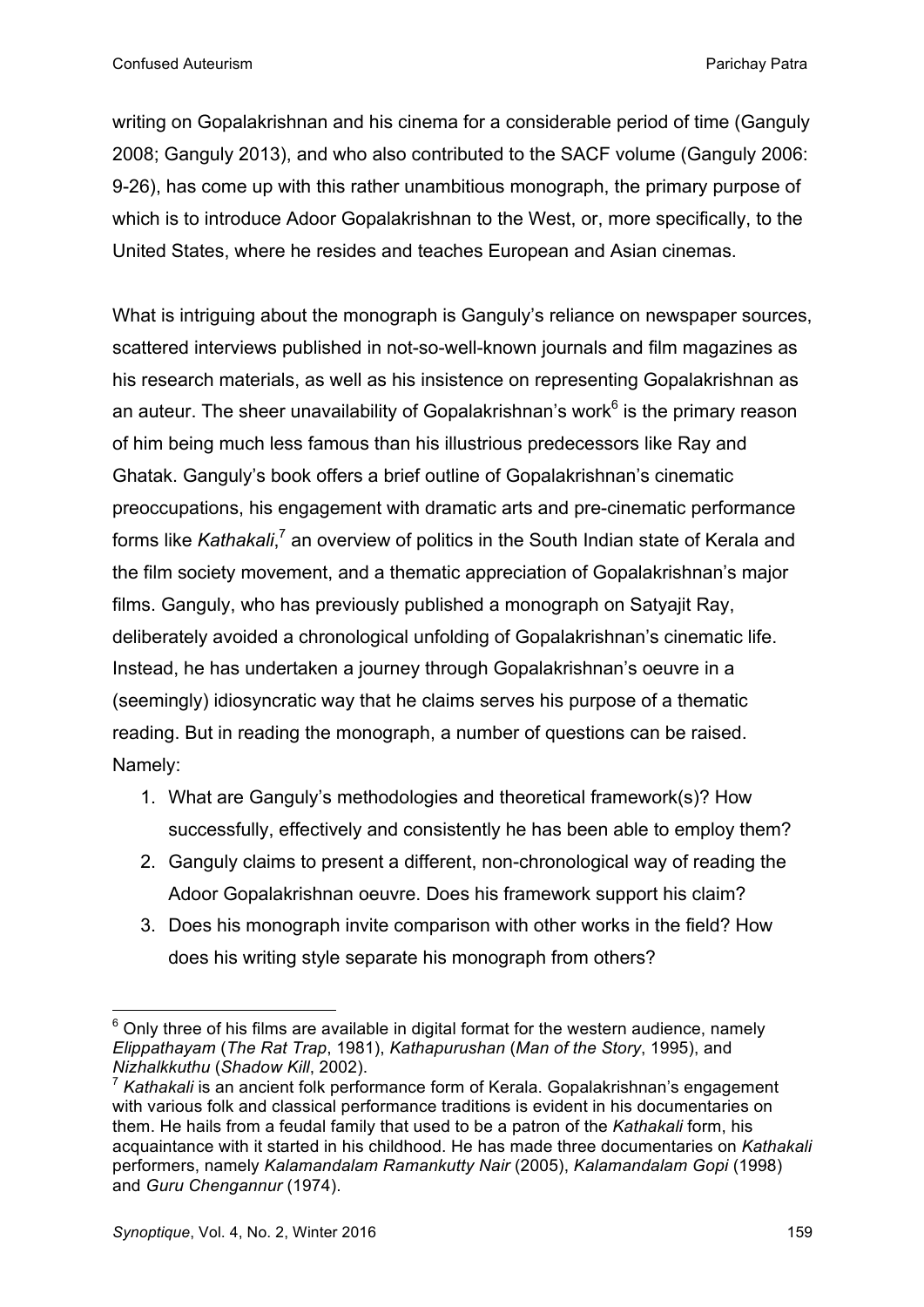4. How does or does not the monograph contribute to the larger domain of Indian Film Studies, studies on the Indian New Wave and on Malayalam cinema?

Ganguly's casual understanding and interpretation of auteur criticism seems problematic. With the resurgence of global art cinemas and the decline of culturalist critique in favour of aesthetic-philosophical approaches, "film authorship" is freed from the romanticism associated with the aura of the author and has been taken up as a research method in the world of film criticism once again. This rejuvenation of auteurism is distinct from previous definitions of auteur theory outlined by André Bazin, Pauline Kael, and Andrew Sarris. Adrian Martin, writing about Jacques Rivette's film trilogies, comments on the new auteurism:

What auteurists seek are the ways in which the films...successively, or in more displaced, circuitous patterns…answer, extend, invert, fulfil, critique, or even destroy each other. (Martin 2012: 115)

This articulation of auteurism is more about the "diverse networks" that auteur studies forms and less about the romantic notion of authorship. Significant instances of this practice, primarily found in French film criticism, include, as Martin suggests, "the sophisticated treatments of Alain Resnais by Francois Thomas or Jean-Louis Leutrat and Suzanne Liandrat Guigues," Nicole Brenez's book on Abel Ferrara, and Chris Fujiwara's study of Jerry Lewis (Ibid). For the Anglophone reader, Leutrat's article on Jean-Luc Godard might be useful. In that essay, Leutrat consistently juxtaposes and associates one film with another, traversing the Godard canon with sufficient dexterity, with the possibility of multiplying "crossovers" endlessly, "indefinitely" (Leutrat 1992: 24). Brenez's engagement with Ferrara, in translation, offers endless cross-generic games that Ferrara played, crisscrossing and shaping up a web of references (Brenez 2007). In her *Positif* article "Approche inhabituelle des corps: Bresson avec Jean Eustache, Philippe Garrel et Monte Hellman", Brenez studies Philippe Garrel, Jean Eustache, and Monte Hellman and, without reducing Bresson to a mere source of 'influence,' consistently finds her way back to Bresson through the myriad cinematic references (1996: 88-92). Ganguly, in his auteur study, does not engage with Gopalakrishnan's canon in a critical way, nor does he attempt to explore the curious ways in which a canon might conceal references to other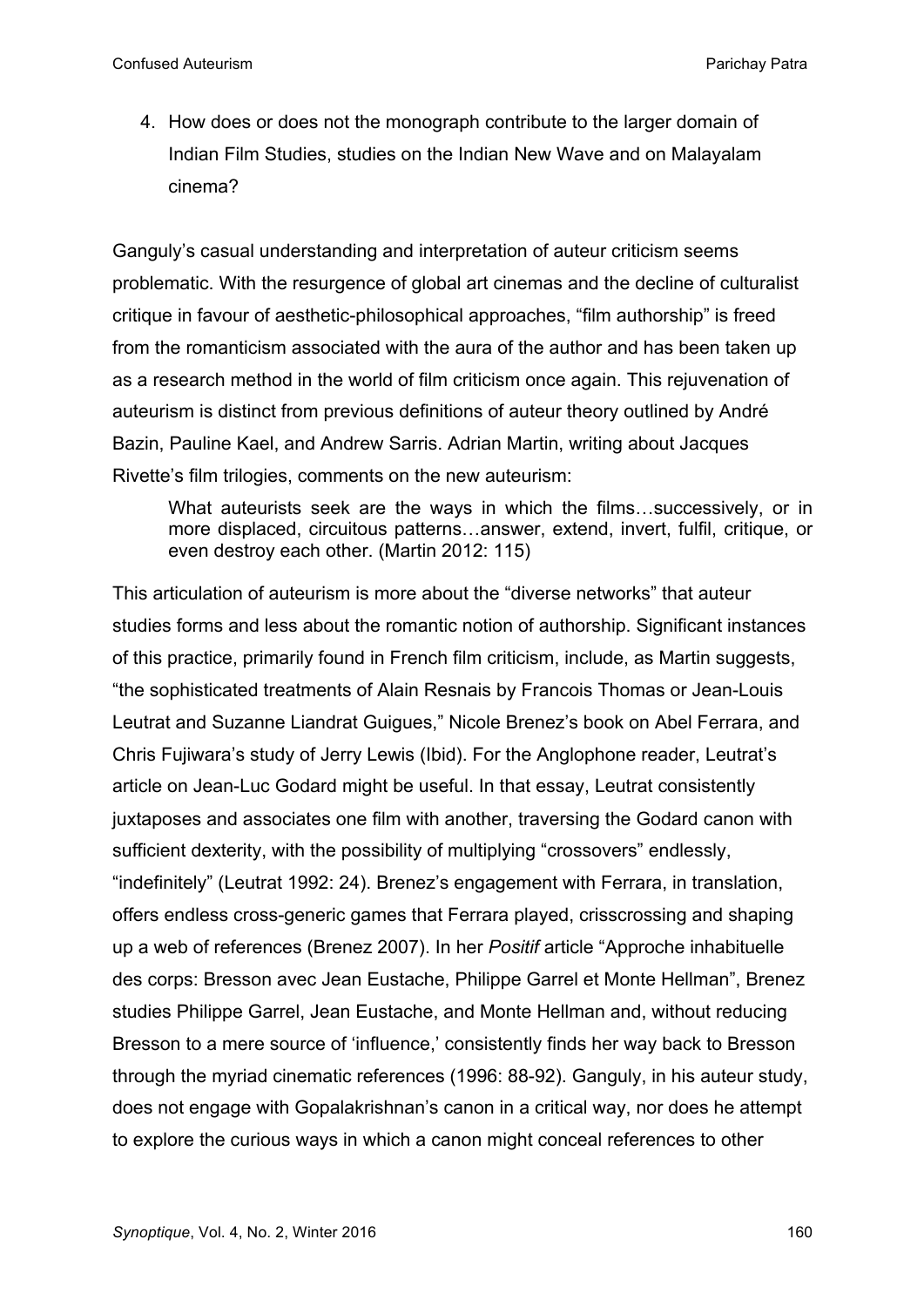canons, other cinemas. Rather, he prefers an uncritical adulation and reiterating of broad thematic unities to a more nuanced understanding of the fissures within.

Ganguly's foray into Gopalakrishnan's oeuvre lacks a structural as well as a methodological explanation for the non-chronological selection of Gopalakrishnan's films. Instead, his work seems a sophisticated version of the tradition of film society criticism that was prevalent in India before the advent of the discipline of Film Studies. Terms like "sordid aspects of social reality," "humanism," "emancipation," "triumph of the individual," and "liberating vision about choosing life" are frequent in his writings. These terms are ambiguous and can mean different things in different contexts, therefore differ from terms generally associated with contemporary film studies and criticism.

Since most of Gopalakrishnan's films are not available commercially for the western audience, Ganguly's introduction proposes to offer an exegesis of them. Exegetical film criticism is an interesting way of looking at films, and scholars like Lesley Stern use this style effectively by remaining more concerned about the mimetic qualities of film criticism $^8$  and inserting esoteric philosophical texts into the body of writing. Ganguly, on the contrary, apparently believes that offering a not-so-subtle thematic description acts as exegesis. As such, detailed textual analyses or mise en scène analyses are not present in Ganguly's reading of films. Instead, what he does is mere description, without considering the connotations of description in film criticism. A visual narrative that is self-descriptive is difficult to write about, and a verbal redescription doesn't avoid the risk of redundancy.<sup>9</sup>

Furthermore, *The Films of Adoor Gopalakrishnan* invites comparison with similar research in the field. Jayamanne's *The Epic Cinema of Kumar Shahani*, also published in 2015, studies one of Gopalakrishnan's contemporaries and colleagues<sup>10</sup> at the Film and Television Institute of India (FTII) whose debut *Maya Darpan (Mirror* 

<u> 1989 - Johann Stein, fransk politiker (d. 1989)</u>

 $8$  By mimetic I mean a kind of film criticism that remains responsive to and reflects (verbally) the pace, rhyme, rhythm of the film it describes.

 $9$  For the problem of description in film criticism, see Clayton and Klevan (2011).

 $10$  New Wave auteurs formed a curious circuit around themselves. John Abraham assisted Mani Kaul in his debut *Uski Roti* (1969). Kaul wrote a now-lost article on Aravindan's *Thampu* (1978) that *Filmfare* rejected for its alleged incomprehensibility. Kaul reminisced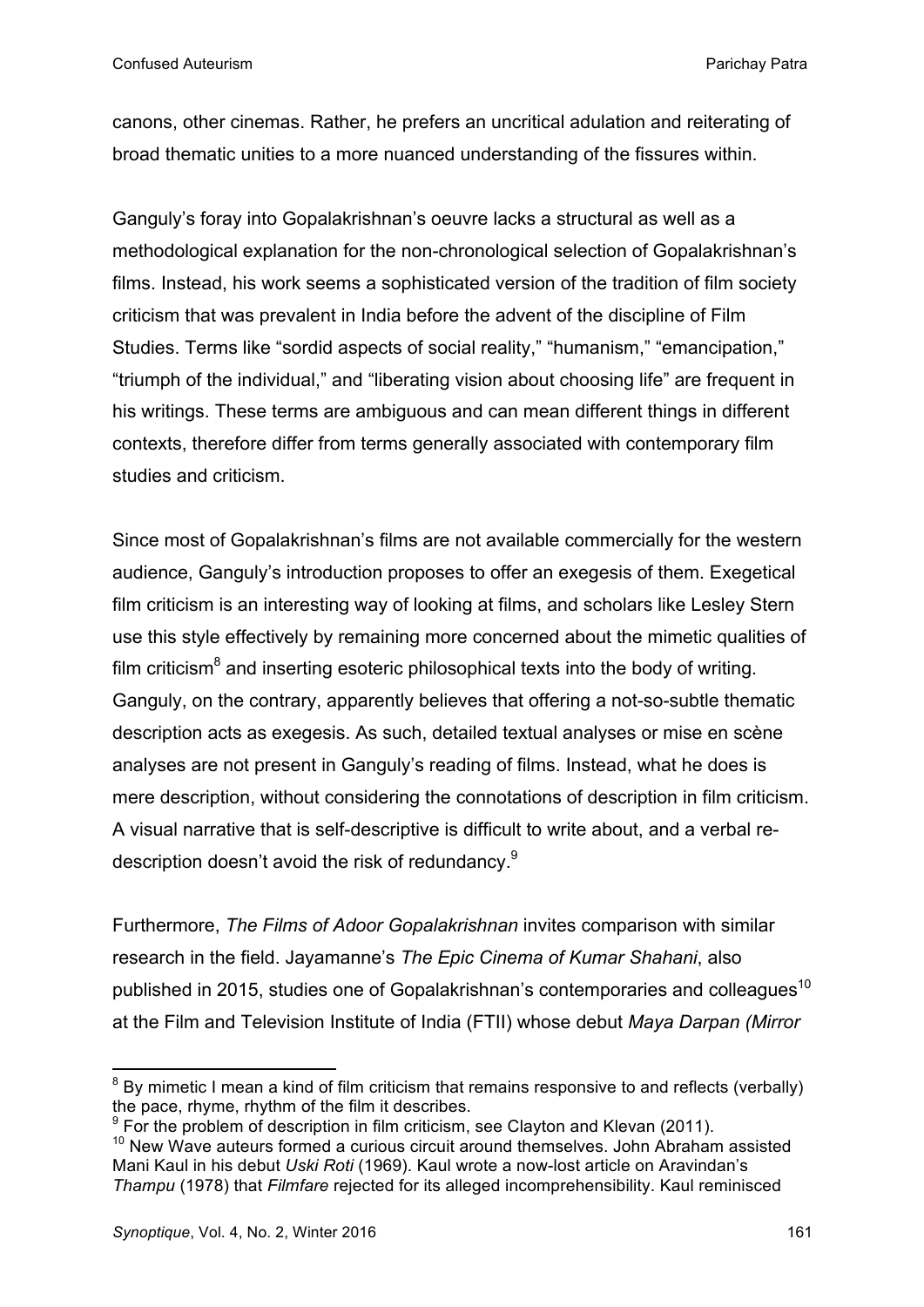*of Illusion*, 1972) appeared the same year as Gopalakrishnan's *Swayamvaram* (*One's Own Choice*). Jayamanne, without resorting to thematic considerations of Shahani's films (which is almost impossible to do, given the avant-gardist nature of Shahani's cinema and writings), places Shahani within her larger framework of art history, cultural histories, architecture, anthropological studies, linguistic complexities, literary/mythical allusions, and the epic structure. Ganguly, with only scant references to Gopalakrishnan's interest in and use of *Kathakali* and other forms, never departs from his chosen method of thematization.

Finally, the aspect of Ganguly's analysis that is most troubling is his almost complete lack of engagement with other researchers within the larger field of Malayalam cinema or the Indian New Wave. Malayalam cinema's construction of identity is possible only through differences, as its literary culture, popular leftism, and middle class patronage stands out in contrast with cinemas of its neighbouring states. Gopalakrishnan's work needs to be placed within his regional, national, and transnational cinematic traditions, alongside his status as an auteur. Ganguly does not offer such a holistic understanding to his reader. His work seems completely ambivalent about other southern cinemas in the states that border Kerala. Scholarship on southern cinemas and their idiosyncrasies are not referred to, and Kerala's insularity and differences seem to be taken for granted. Moreover, contemporary researchers publishing in the field of Malayalam cinema, especially Ratheesh Radhakrishnan,<sup>11</sup> do not feature in his work at all. Nor does Ganguly access indigenous sources, primarily because of his unfamiliarity with Malayalam. His conception of the Indian New Wave in general or Malayalam New Wave in particular is problematic as well, as he makes unsupported claims of Shyam Benegal's *Ankur* (*Seedling*, 1974) launching the New Wave in Bombay and makes no distinction between art cinema (*Kala*) and middle cinema (*Madhyavarthi*) in Malayalam. By grouping Aravindan and Abraham with M. T. Vasudevan Nair and K.

<u> 1989 - Andrea Santa Andrea Andrea Andrea Andrea Andrea Andrea Andrea Andrea Andrea Andrea Andrea Andrea Andr</u>

about it in one of his *Times of India* articles after Aravindan's death. Gopalakrishnan published an intense yet brief Malayalam article on his memories of Kaul after his demise. <sup>11</sup> One of Radhakrishnan's recent articles on *Swayamvaram* and two other 1970s Malayalam films by P. A. Becker and K. P. Kumaran examines the supposed realist destiny of Malayalam cinema (2014: 89-100). It is an unusual reading of Gopalakrishnan's debut that Ganguly could have referred to in his own work.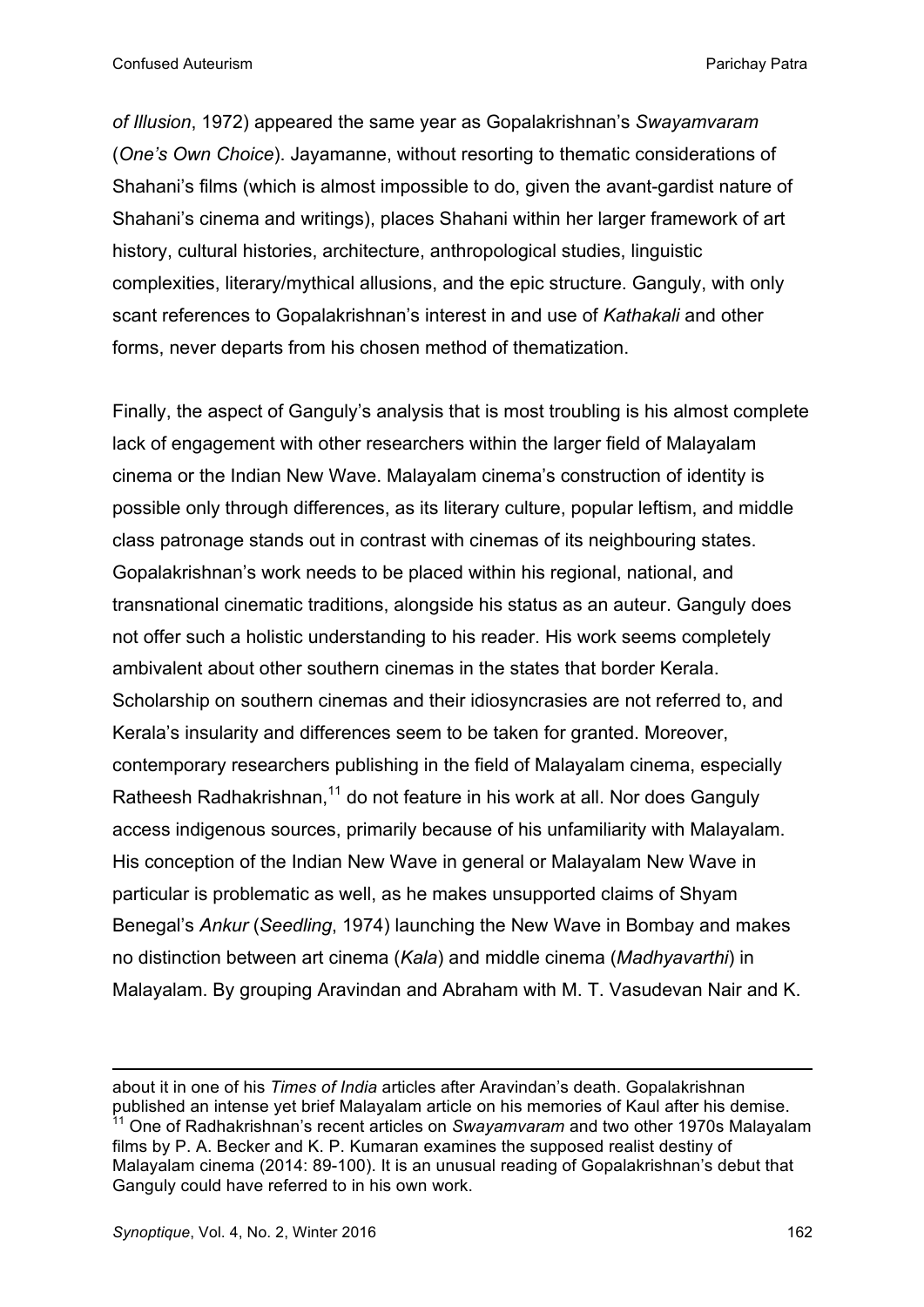G. George, Ganguly blurs political and aesthetic demarcations, likely because of his lack of acquaintance with middle cinema and scholarship on the latter.<sup>12</sup>

The result, therefore, is a severely inadequately referenced and methodologically confused monograph which projects Adoor Gopalakrishnan as an auteur without a history and background, without associations with his Malayali contemporaries or FTII colleagues, without any engagement whatsoever with the other chapters of the film movement in other parts of the nation, or beyond it.

Parichay Patra is a doctoral candidate at Monash University in Australia.

<u> 1989 - Johann Stein, fransk politiker (d. 1989)</u>

 $12$  Middle cinema is situated somewhere between the arthouse and the popular, it imbibes traits from both, and appeals primarily to a middle-class audience, sharing an exhibition network and patterns with the popular. See Menon (2010: 105-121) for an adequate definition of middle cinema and a detailed gendered reading of two representative K. G. George films.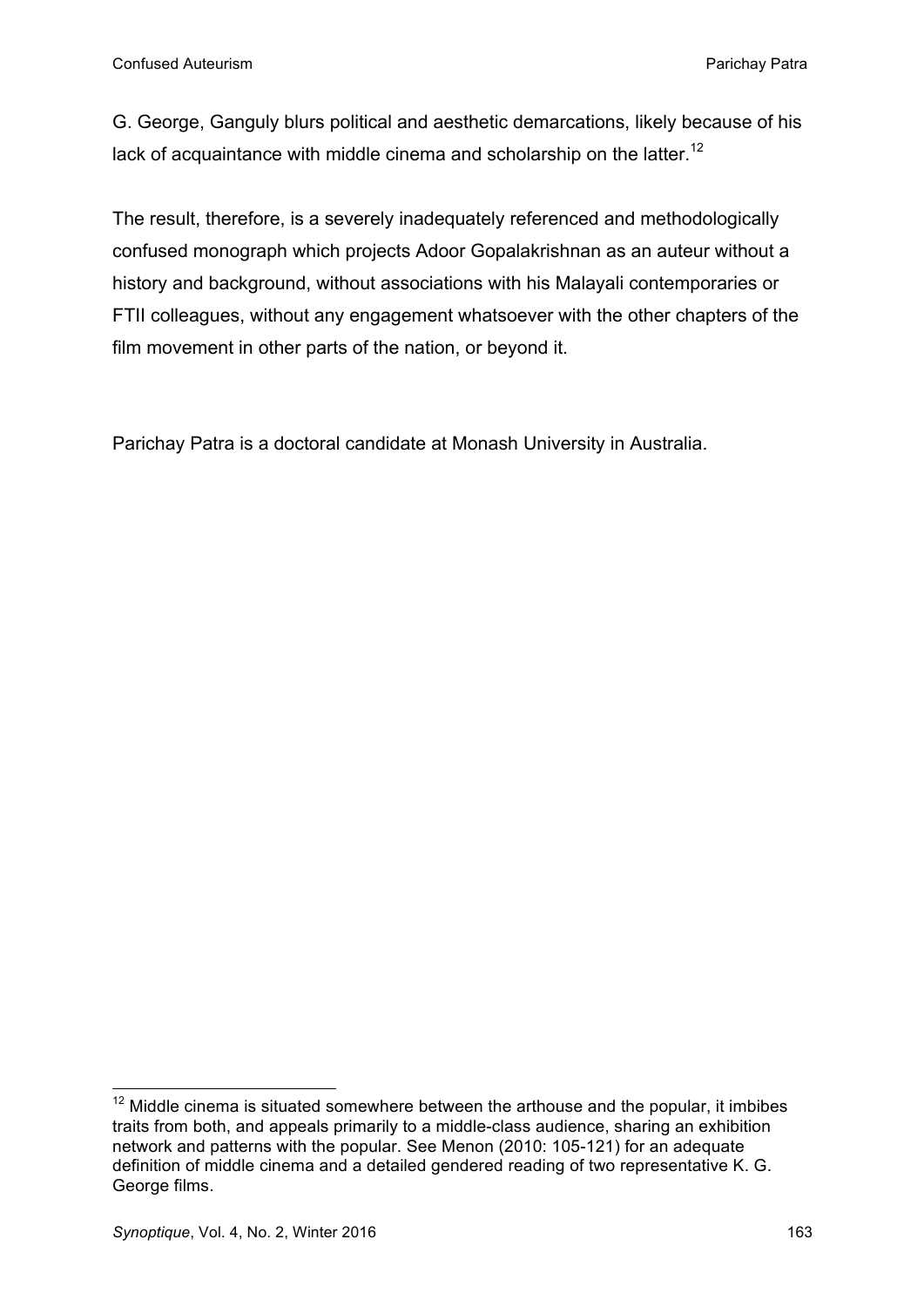## **Works Cited**

- Bhaskar, Ira. "The Indian New Wave." In *Routledge Handbook of Indian Cinemas,*  19-33. Ed. K. Moti Gokulsing and Wimal Dissanayake. Oxford and New York: Routledge, 2013.
- Brenez, Nicole. *Abel Ferrara*. Trans. Adrian Martin. Urbana and Chicago: University of Illinois Press, 2007.
- ---. "Approche inhabituelle des corps: Bresson avec Jean Eustache, Philippe Garrel et Monte Hellman." *Positif* (Dec. 1996): 88-92.
- Clayton, Alex and Andrew Klevan, ed. *The Language and Style of Film Criticism*. Oxford: Routledge, 2011.
- Ganguly, Suranjan. "Constructing the Imaginary: Creativity and Otherness in the Films of Adoor Gopalakrishnan." *The Journal of Commonwealth Literature* 43.1 (2008): 43-55.
- ---. "Narratives of Dislocation." In *A Door to Adoor,* 9-26. Ed. Lalit Mohan Joshi and C. S. Venkiteswaran. London: South Asian Cinema Foundation, 2006.
- ---. "Not God's Own Country: the Cinema of Adoor Gopalakrishnan." *Asian Cinema* 24.2 (2013): 161-74.
- Jayamanne, Laleen. *The Epic Cinema of Kumar Shahani*. Bloomington: Indiana University Press, 2015.
- Joshi, Lalit Mohan and C. S. Venkiteswaran, ed. *A Door to Adoor*. London: South Asian Cinema Foundation, 2006.
- Leutrat, Jean-Louis. "The Declension." In *Jean-Luc Godard: Son + Image 1974- 1991,* 23-33. Ed. Raymond Bellour and Mary Lea Bandy. New York: The Museum of Modern Art, 1992.
- Martin, Adrian. "The Broken Trilogy: Jacques Rivette's Phantoms." In *Film Trilogies: New Critical Approaches,* 111-126. Ed. Claire Perkins and Constantine Verevis. New York: Palgrave Macmillan, 2012.
- Menon, Bindu. "Malayalam Middle Cinema and the Category of Woman." In *Women in Malayalam Cinema: Naturalising Gender Hierarchies,* 105-121. Ed. Meena T. Pillai. Hyderabad: Orient Blackswan, 2010.
- Parikh, Ananya. "Ways of Telling: Cinematic Narration in the "Experimental" Cinemas of the Indian New Wave." MPhil Diss. Jawaharlal Nehru University, 2010.
- Radhakrishnan, Ratheesh. "Aesthetic Dislocations: A Re-take on Malayalam Cinema of the 1970s." In *The 1970s and Its Legacies in India's Cinemas,* 89-100. Ed. Priya Joshi and Rajinder Dudrah. Oxford and New York: Routledge, 2014.